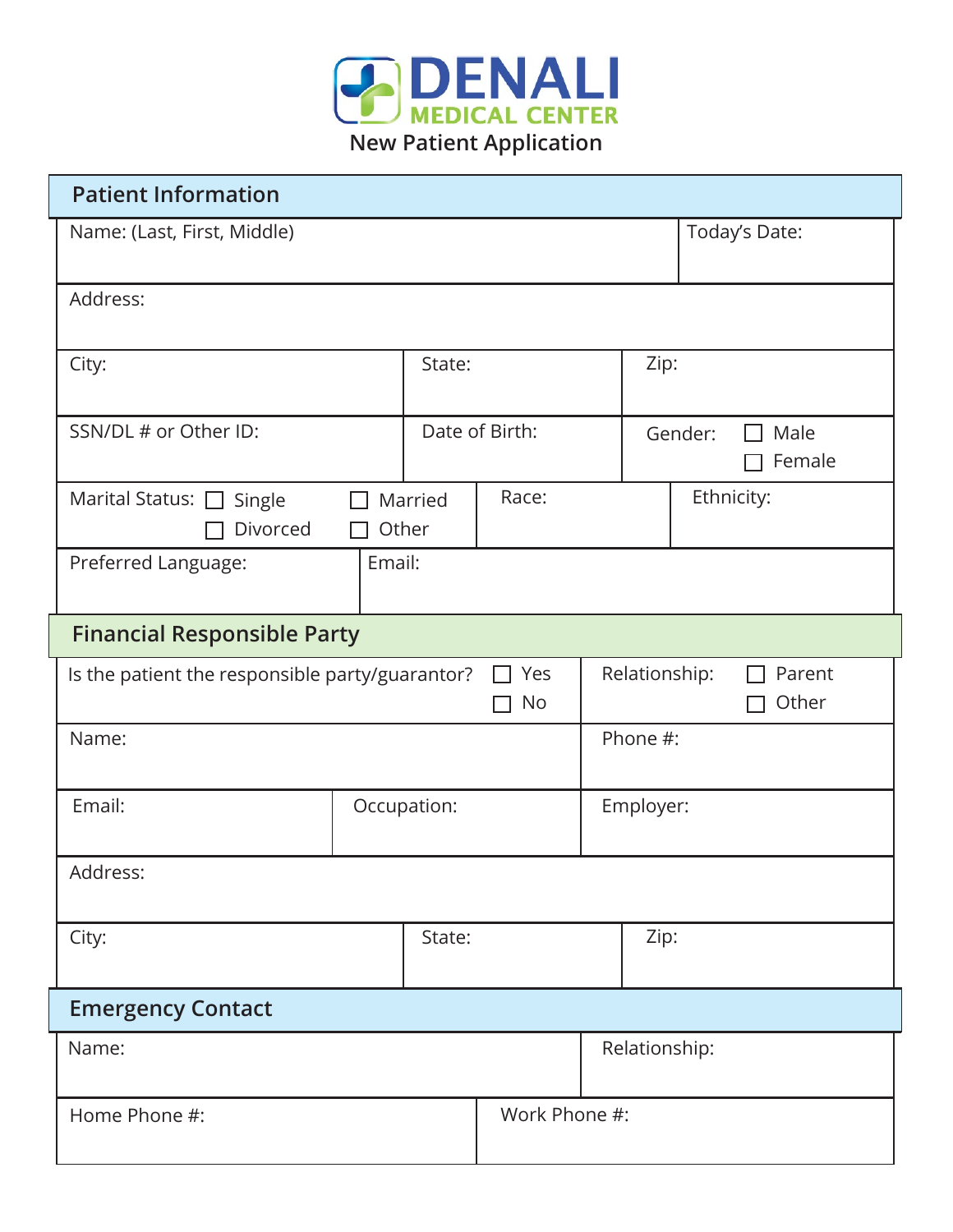| <b>Referral Information</b>                       |  |                                                                                                                                                                                                                                                                                |  |
|---------------------------------------------------|--|--------------------------------------------------------------------------------------------------------------------------------------------------------------------------------------------------------------------------------------------------------------------------------|--|
| How did you find us? $\Box$ Internet $\Box$ Other |  |                                                                                                                                                                                                                                                                                |  |
|                                                   |  |                                                                                                                                                                                                                                                                                |  |
|                                                   |  | Is there anyone you can think of that may benefit from our services?                                                                                                                                                                                                           |  |
|                                                   |  |                                                                                                                                                                                                                                                                                |  |
|                                                   |  |                                                                                                                                                                                                                                                                                |  |
| <b>Primary Care Provider</b>                      |  |                                                                                                                                                                                                                                                                                |  |
|                                                   |  |                                                                                                                                                                                                                                                                                |  |
|                                                   |  | Name: Name: Name: Name: Name: Name: Name: Name: Name: Name: Name: Name: Name: Name: Name: Name: Name: Name: Name: Name: Name: Name: Name: Name: Name: Name: Name: Name: Name: Name: Name: Name: Name: Name: Name: Name: Name:                                                  |  |
|                                                   |  | Please maintain your Primary Care Provider throughout your care at Denali Medical. Denali Medical<br>will not be assuming your primary care as part of your treatment therapy. We will answer any and all<br>questions you have about your therapy to the best of our ability. |  |

**By Signing below, I acknowledge that the information provided is correct to the best of my ability.**

| Patient Signature:   | Date: |  |
|----------------------|-------|--|
| Guardian Signature:  | Date: |  |
| Guarantor Signature: | Date: |  |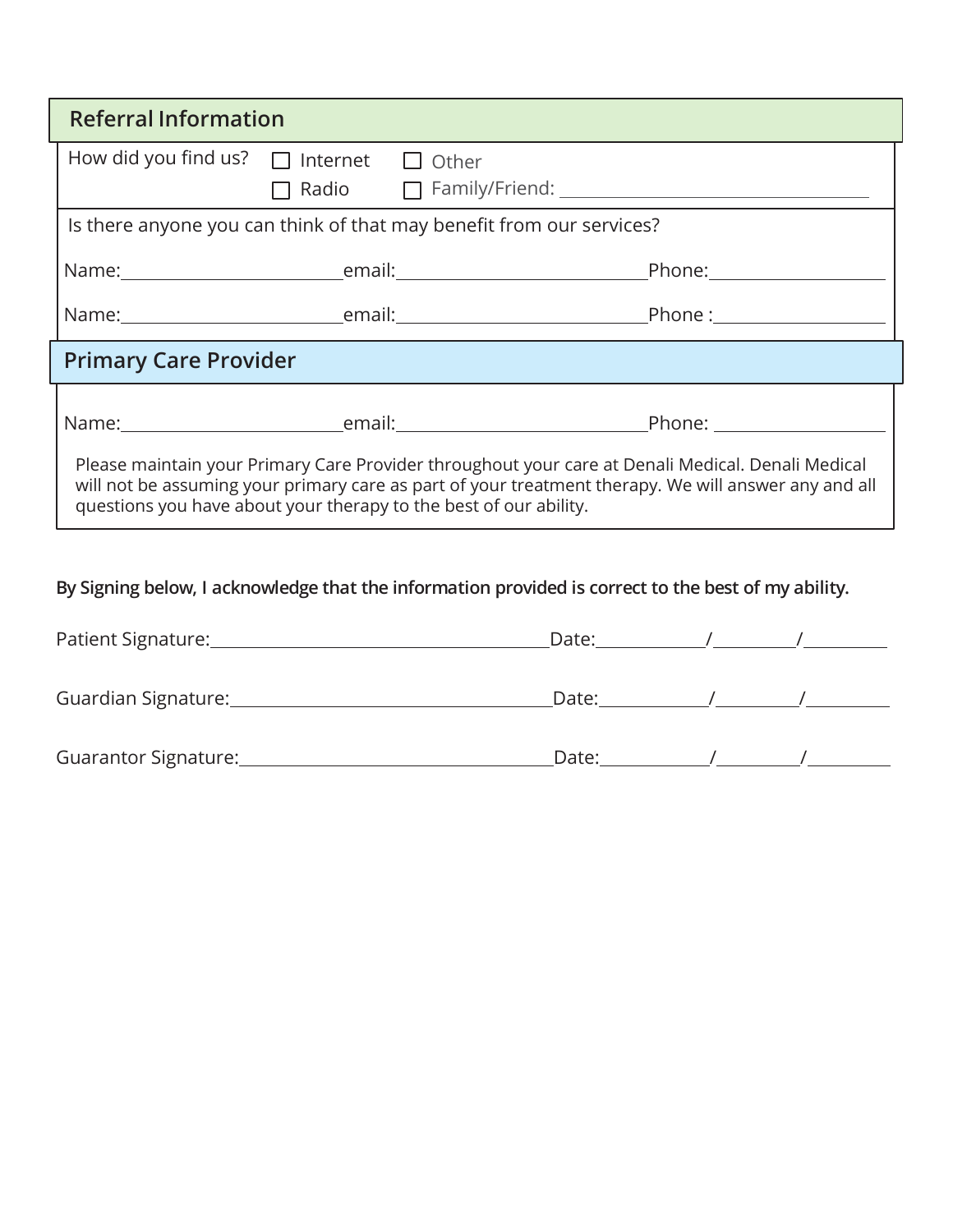### **HIPAA Privacy Notice**

This notice describes how medical information about you may be used and shared and how you can get access to this information. Please review it carefully.

#### **Uses and Disclosures of Your Medical Information**

**1.** Treatment. Your "Protected Health Information" is routinely shared among health care professionals involved in your care to coordinate or manage treatment, both within and outside Denali Performance Clinic Services and collaborating clinics. History and Examination findings, X-ray results, Laboratory results, etc., may be shared with collaborating providers as part of your treatment.

**2.** Payment. Your medical information may be shared with your medical insurer so that Denali Performance Clinic Services can be paid by your insurer for services provided to you. A summary of your treatment may be provided to your insurer.

**3.** Health Care Operations. Your medical information is sometimes used to assess and improve quality of care or reallocate resources. Non-patient-specific information is used wherever possible. The details of your procedure, for instance, may be shared among providers at a department meeting to evaluate your procedure based on theoutcome.

**4.** Facility Directory. Unless you tell us not to, we may use the following information in a facility directory: (a) your name; (b) your location in Denali Performance Clinic Services; (c) your general condition; and (d) your religious affiliation. We may share this information (except for your religious affiliation) with members of the clergy or other persons who ask for you by name. You may limit or prohibit these uses and disclosures by notifying a Denali Performance Clinic Services representative, doctor or nurse orally or in writing of your restriction or prohibition. In an emergency or if you cannot tell us what you want us to do, we will do what we think you would want us to do, based on your other visits to Denali Performance Clinic Services and it's collaborating clinics (if any). We will tell you about any uses or disclosures as soon as we can and give you a chance to object as soon as practicable.

**5.** State Law. State law mandates sharing of your medical information with state agencies under certain circumstances, without your consent. Examples include abuse reporting to the Department of Social Services and death reports to the Office of the Medical Examiner.

**6.** Medical Research. Your medical information may be used to further medical research, but only after approval by the Institutional Review Board, when written permission is not required by federal or state law.

**7.** Other Uses and Disclosures. Any other sharing of your medical information will be made only with your written permission, and you may take back your permission at any time so long as you tell us in writing. Exceptions include if Denali Performance Clinic Services or collaborating clinic has acted in reliance upon your permission or if your permission was obtained so that the services provided would be covered by insurance.

*In addition, Denali Performance Clinic Services may contact you to remind you about your appointment or tell you about health-related benefits or services that may be of interest to you. We may use certain information (name, address, telephone number, email, dates of service, age and gender) to contact you in the future about special offers and opportunities.*

#### **Your Rights**

**1.** You may ask us to limit our sharing of your information, but under Federal Law Denali Performance Clinic Services and collaborating clinics do not have to agree to what you ask.

**2.** You have the right to receive confidential communications of your information at alternative locations or by alternative means.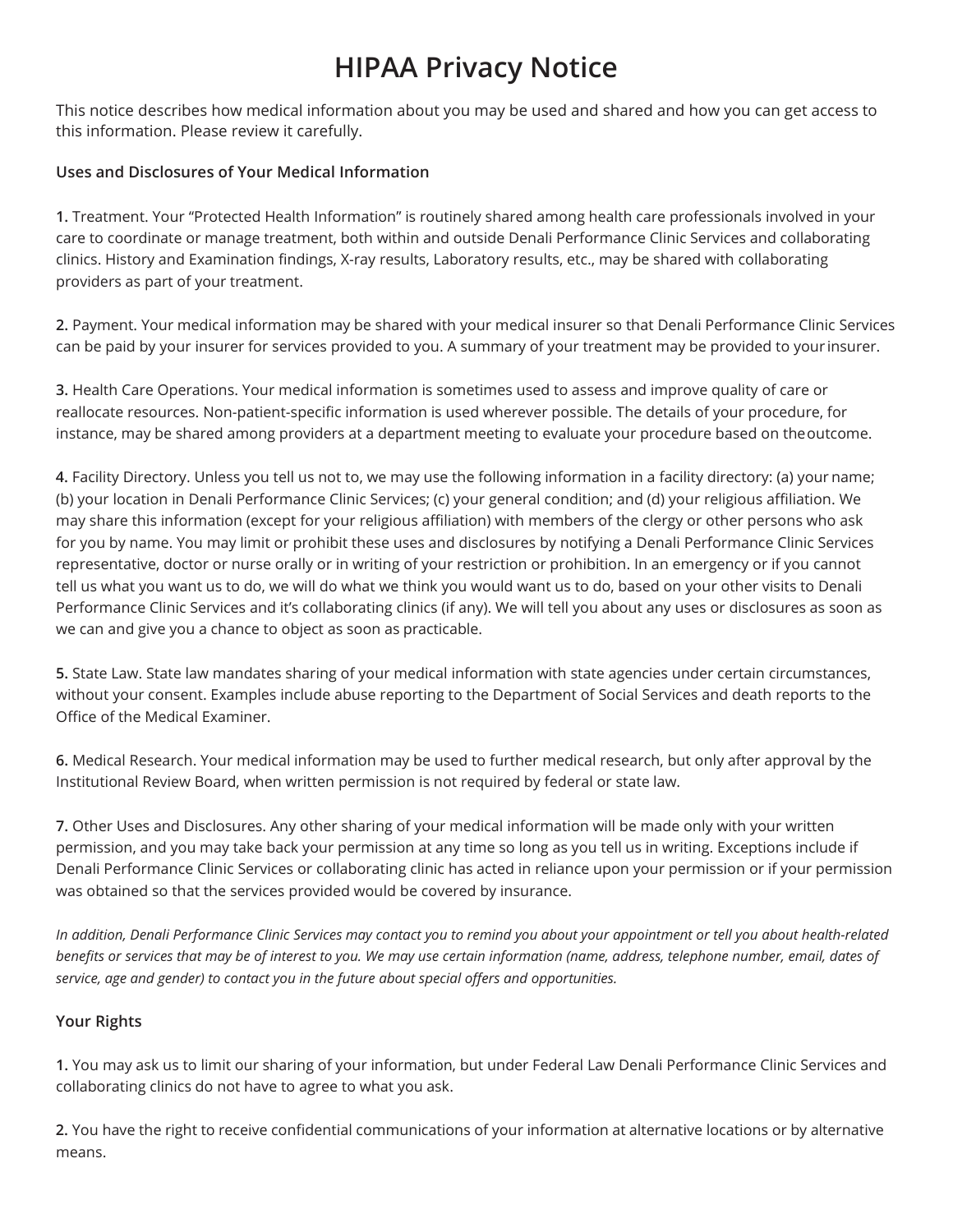**3.** You have the right to see and get a copy of your medical records.

**4.** If you think there is something wrong or missing in your medical information, you can ask that it be changed, unless the information was created elsewhere, is unavailable or is determined to be already accurate and complete. This will be done under collaboration with the provider, and will requisitely be within legal parameters, and maintain provider's right to diagnose, prescribe, and treat.

5. You have a right to ask us for a limited accounting of disclosures of your information. The medical recordsdepartment can provide you with more details.

#### **The Duties of Denali Performance Clinic Services**

**1.** Denali Performance Clinic Services is required by law to keep your medical information private and to give patients this notice of its legal duties and privacy practices for medical information. Denali Performance Clinic Services is required to agree to the terms of this notice. Denali Performance Clinic Services reserves the right to change the terms of this notice and to make the new terms apply to all medical information it keeps. This notice and any changed notices will be conspicuously posted in public spaces at the Clinic, made available on the Denali Performance Clinic Services Website (www.denalimedicalonline.com) and given to you in paper copy upon your request

**2.** Any patient believing that his or her privacy rights have been violated may complain through the Denali Performance Clinic Services Customer Relationship Management Department at 801-675-0987 or file a complaint directly with the Secretary for the United States Department of Health and Human Services. Visit [www.hhs.gov/ocr/privacy/hipaa/](http://www.hhs.gov/ocr/privacy/hipaa/) complaints to learn more. Patients will not be retaliated against for filing a complaint.

#### **By Signing below, I acknowledge that I have read through the above information, and confirm understanding and compliance.**

| Patient Signature:   | Date: |  |
|----------------------|-------|--|
| Guardian Signature:  | Date: |  |
| Guarantor Signature: | Date: |  |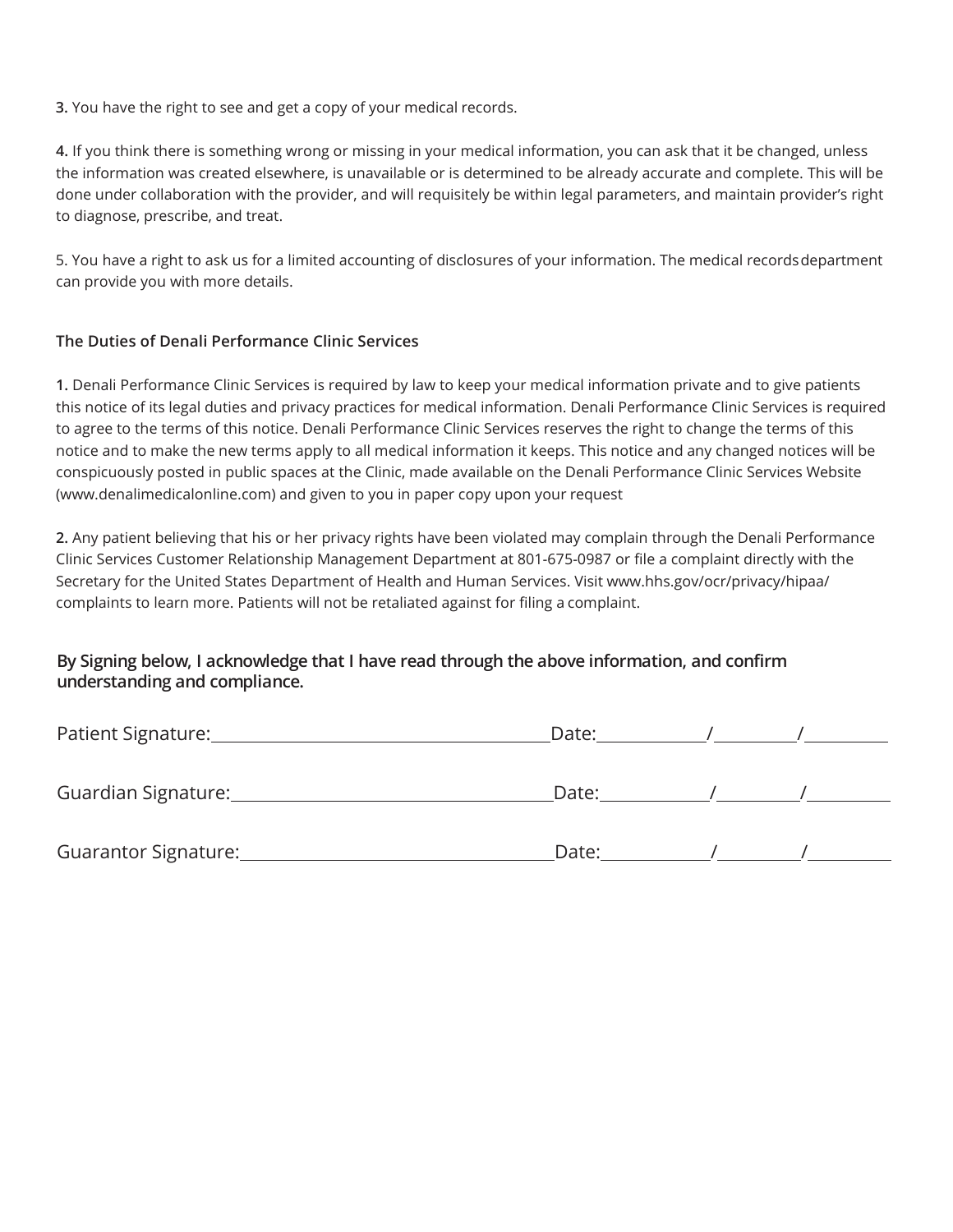## **Informed Consent**

(Please initial each line)

This document is a binding agreement (the "Agreement") between Denali Performance Clinic Services/Denali Performance Clinic and/or (We" "Us") and the individual patient whose name and signature appears below ("You" "Your"). In consideration of the health care services provided to You by Us at the present and at all times in the future, You agree as follows (Your agreement indicated by placing Your initials on the lines following each section and by signing in the space provided):

- 1. **Consent for Treatment.** You hereby consent to and authorize Us to provide You with health care treatment, including without limitation medical, diagnostic, Phlebotomy, NeuroMuscular Optimization, Frequency Specific NeuroElectrical Stimulation, Pulsed ElectroMagnetic Field treatment, Laser Treatment, Instrument assisted soft tissue nasal treatment, nutritional treatment, Intravenous Micronutrient Therapy, Prolotherapy and RenuO2 (together the "Treatments") administered by Us, our physicians, assistants, consultants and staff. You understand that the practice of healthcare is not an exact science and that diagnosis and treatment may involve risk of injury or death. You acknowledge that We have not made any guarantees or promises as to the outcome or the safety and efficacy of the Treatment.
- 2. **Risks, Side Effects, Complications.** Although rare, and considered low risk we hereby inform You that there are certain unavoidable risks and potential side effects and complications to the Treatments, including without limitation infection; swelling; increased pain; bleeding; scarring; scar or wound enlargement; keloid formation; asymmetry; temporary or permanent alteration in sensation; allergic reaction; discoloration; the need for additional surgery; soreness, itching, infection, injury to nerves, internally and externally leaking fluid and scaring at injection sites (all of which except the leaking fluid may be permanent); a feeling of "lumpiness" or permanent skin contour irregularities at the site of Treatments; spinal cord injuries, Pneumothorax (air on the outside of the lung), paralysis, dizziness, numbness, no benefit from Treatments; or other serious or debilitating injuries or death.
	- 3. **Description of Treatments.** Treatment may consist of appropriately applied neuroelectric electrodes, injections using needles, IV catheter insertion and nutrition infusion, pressure points with the intent of muscle activation. You acknowledge that the Treatments may involve insertion of needles into Your skin and veins and the injection of standardized formulas which may include various nutritional substances, homeopathic medicines, and FDA approved prescriptive medicines, local anesthetic (Procaine or Lidocaine), concentrated sugar water or dextrose, and ozone therapy and local subcutaneous anesthetic infiltration. The exact solution and site of injection for Your Treatment, as well as the recommended sequence of Treatments, will be explained to You when We administer the Treatments.
- 4. **Experimental Nature of Treatment.** You acknowledge and agree that the evaluation, diagnosis and treatments may consist in whole or part of what the FDA may consider experimental procedures and methods, including without limit Intravenous Micronutrient Therapy, Prolotherapy and Mesotherapy, on which no governmental (including the U.S. Food and Drug Administration ("FDA")), scientific or medical authority has issued any guidelines or statements as to the safety or efficacy thereof. You acknowledge that the safety record of the Treatments is based only on empirical and anecdotal evidence, which only shows that the Treatments appear to be relatively safe. We have informed You that the Treatments MAY alter, address or decrease Your pain, symptoms or complaints, but also may have no effect.
- 5. **Healthcare Staff.** You are aware that among those who attend You on Our behalf are medical, nursing, and other healthcare personnel in training, who unless requested otherwise, may participate in patient care as part of their education. You further consent to the presence of service representatives and/or technicians from manufacturers of equipment or devices to assist in performing and/or operation of such equipment and/or devices during operation, procedure and Treatments.
- 6. **Alternatives.** You understand and have been informed that there are alternatives to the Treatments including surgery, other types of injections, prescription medications, massage, stretching and taking no action.
- 7. **Information You Provide Us.** You have provided Us with a Complete list of all prescription and nonprescription medications and dietary supplements You are currently taking, and You agree to update Us periodically should this list change. You have provided Us with a complete list of all known allergies You may have, and all allergic or adverse reactions You have had in the past to any medicines, dietary supplements or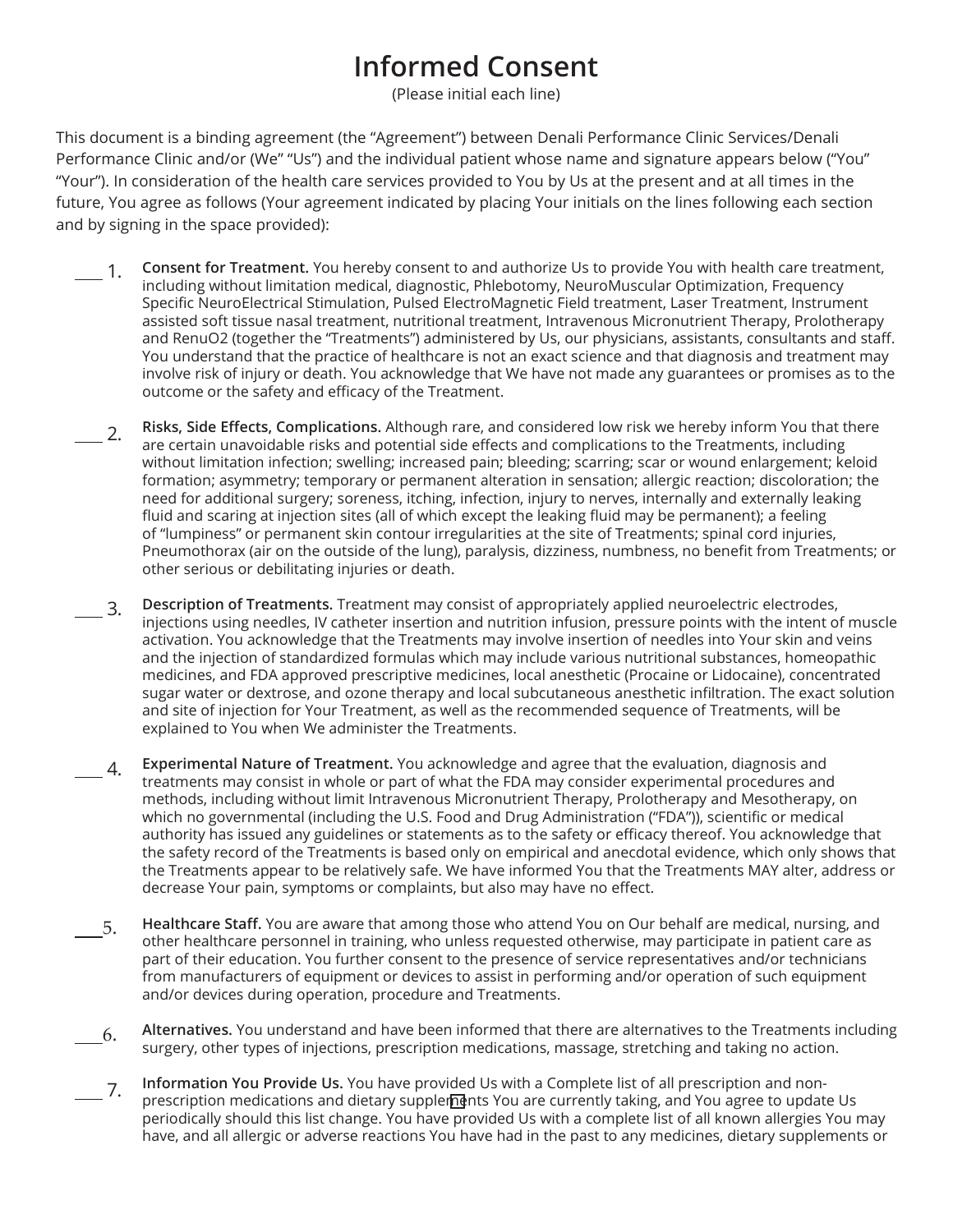medical treatments of any kind. You confirm that all the information You provide Us during the course of Treatments, including the information required by this Section 6, is true, accurate, complete and up-to-date to the best of Your knowledge. Your e-mail has been provided for the purpose of schedule reminders and clinic updates. Please check here to opt-out.

- 8. **Assumption of Risk.** You hereby acknowledge that after having read carefully and understood fully the terms of this Agreement, and after having adequate time to ask any questions about this Agreement or the Treatments that You have, You are willing to assume any and all risks associated with the Treatments, including without limitation to those described in this Agreement. You acknowledge that no explanationor description of the Treatments can ever fully explain every possible risk, side effect or complication that may or could arise from the Treatments, but that by signing this Agreement, You nevertheless acknowledge Your willingness to assume such risks and that Your consent to the Treatments is willing, voluntary and informed.
- 9. **Miscellaneous.** You agree that this Agreement constitutes the entire agreement between You and Us regarding the subject matter hereof. No promise, representation, guarantee or warranty not included in this Agreement has been or is being relied upon by you. This Agreement shall be binding on You and Your successors, heirs, legal representatives and assigns. In case any one of the provisions of this Agreement is held invalid or illegal, such provision shall be curtailed, limited or severed only to the extent necessary to remove such illegality or invalidity. This Agreement shall be governed by the laws of the state of Utah without regard to any choice of law principal.
- 10. **Financial Agreement.** You have reviewed, initialed and signed the financial agreement for Denali Performance Clinic.

#### **By Signing below, I acknowledge that I have read through the above information, and confirm understanding and compliance.**

| Patient Signature:   | Date: |  |
|----------------------|-------|--|
| Guardian Signature:  | Date: |  |
| Guarantor Signature: | Date: |  |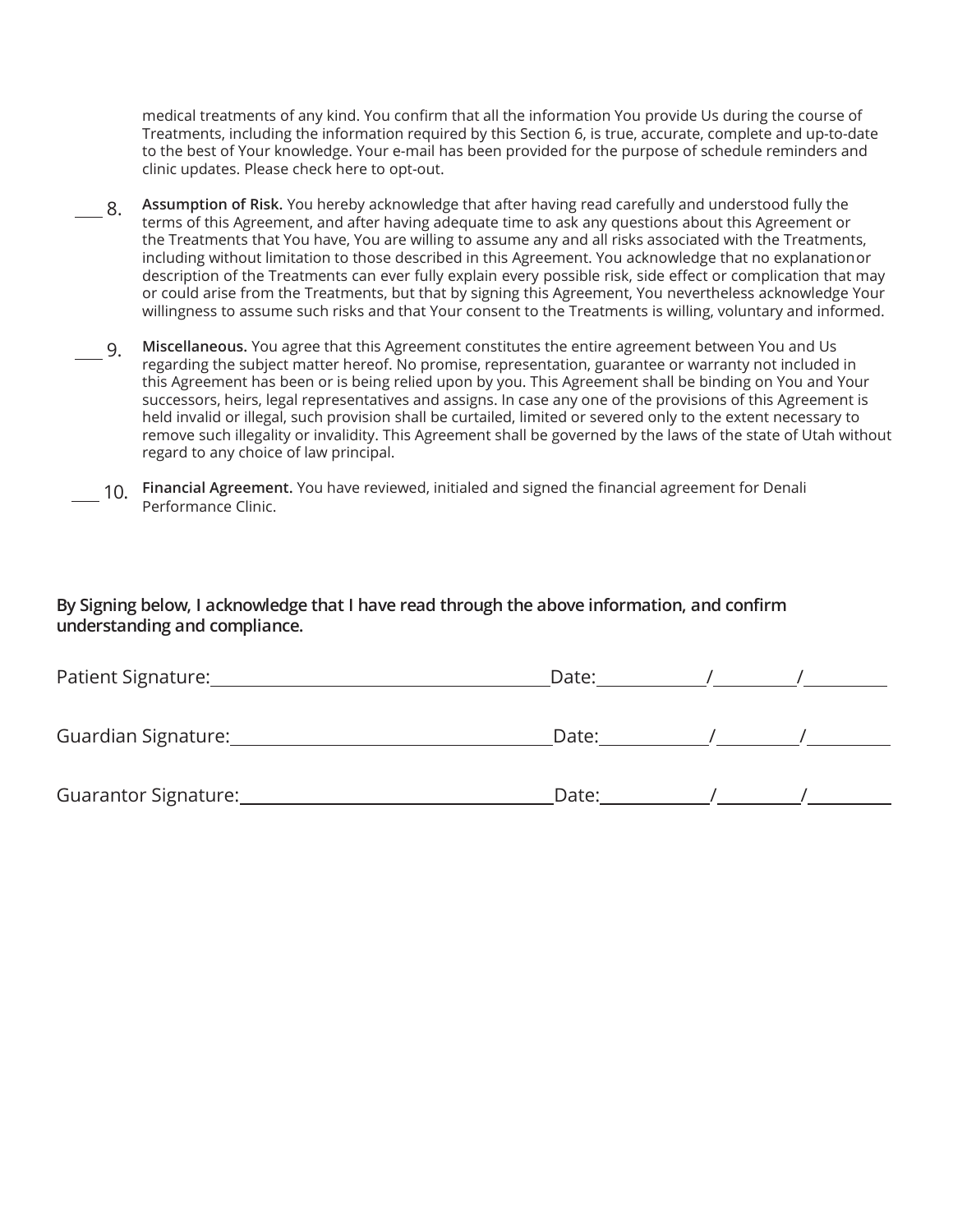## **Financial Policy and Agreement Form**

(Please initial each line)

Denali Medical Center is dedicated to professionalism and caring for our patients. We hope to be as up front and consistent as possible in explaining your obligations in our partnership to your health.

Please read, initial each blank and sign where indicated – this document describes your financial responsibilities. This is a legally binding contract between Denali Medical Center and the patient.

- 1. I agree to be financially responsible for payment of all services I receive at Denali Medical Center. Cash, checks, health savings accounts, credit cards or financing are acceptable forms of payment for the service provided.
- 2. I understand that the services provided at Denali Medical Center are not recognized or covered by most insurance companies and will not be billed through insurance.
- 3. I understand that Denali Medical Center's package opportunities (such as RenuO2 Regeneration Package) have a limited time span available to use the treatments. This is intended to benefit the patient, since those who have followed the treatment schedules have experienced the highest success rates.
- $\overline{\phantom{1}}$  4. I understand that the package pricing offered at Denali Medical Center applies discounted rates. Any credits or refunds will be calculated from full valued price.
- 5. I have provided Denali Medical Center my current address and other contact information. I understand that if I fail to pay the balance on my account, this may result in Denali Medical Center pursuing any collection means possible.
- 6. If my account becomes delinquent, it may be forwarded to an outside collection agency without notice. If this happens, I will be responsible for all costs of collection, including but not limited to interest, rebilling fees, court costs, attorney fees, and collection agency costs.
- 7. I understand Denali Medical Center's financial policies and I accept responsibility for the payment of any fees associated with my care.
- 8. I understand that I will be responsible for any missed appointments or any canceled appointments in which a 24-hour notice was not given. There will be a fee of \$50.00 for any missed office procedures.
	- 9. I understand there will be a \$25.00 fee for all returned checks.

**By Signing below, I acknowledge that I have read through the above information, and confirm understanding and compliance.**

| Patient Signature:   | Date: |  |  |
|----------------------|-------|--|--|
|                      |       |  |  |
| Guarantor Signature: | Date: |  |  |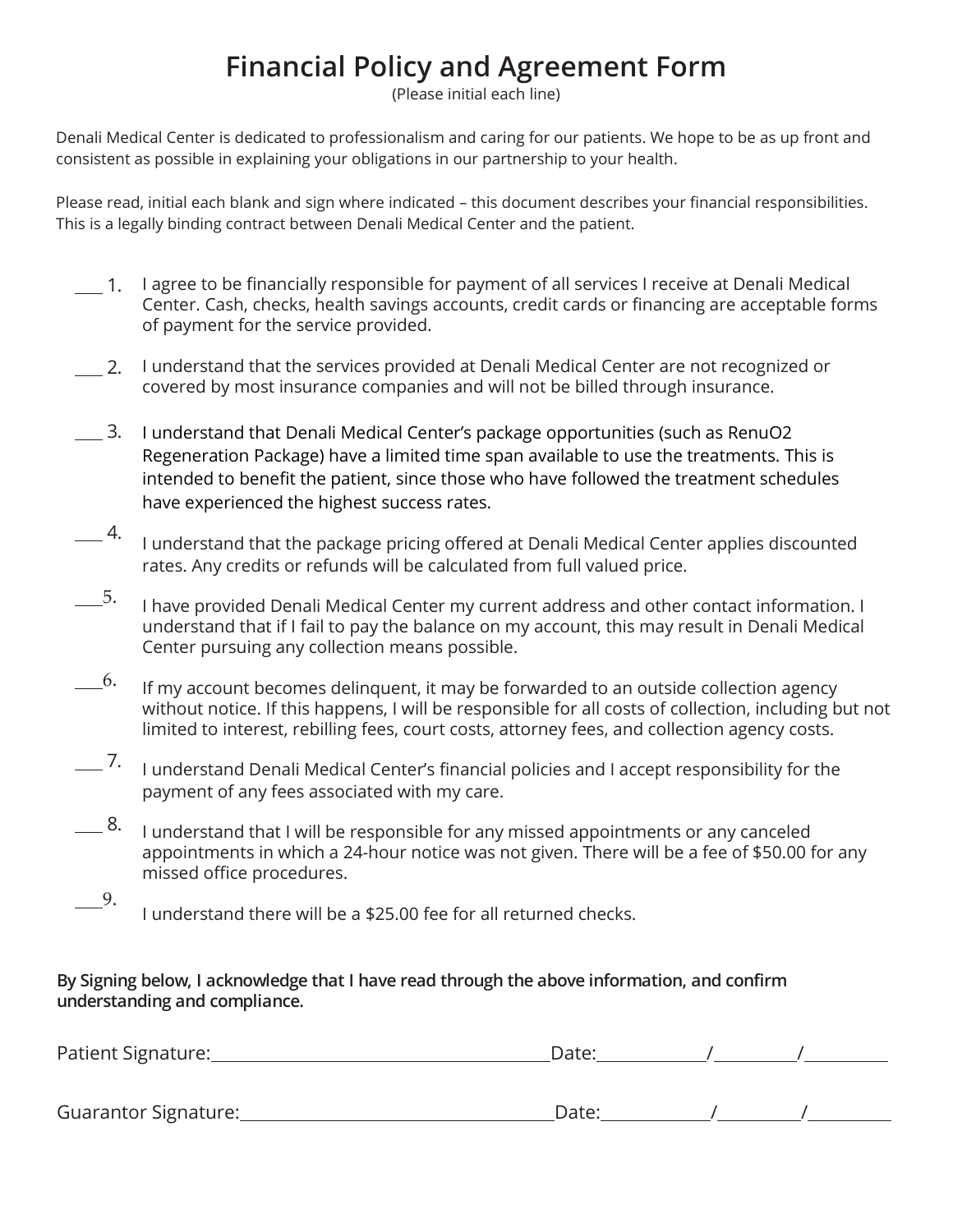## **Denali Medical Medicare Agreement**

(Only needed if you are a Medicare Recipient)

This agreement is between Denali Medical Services – who's providers include Dr. Brett J. Earl M.D., Dr. Chris Singer DNP, Alisha Richins NP, Tamara Broadhead DNP, Shannon Shepherd FNP and patient [100] ("Patient"), who is a Medicare Part B beneficiary seeking services covered and/or not covered under Medicare Part B pursuant to Section 4507 of the Balanced Budget Act of 1997. This agreement serves as notice that the Physician has informed Patient that Provider has opted out of the Medicare program effective on 11/23/15 for services rendered at Denali Medical, Denali Performance Clinic, Denali Drip Room, and is not excluded from participating in Medicare Part B under Sections 1128, 1156, or 1892 or any other section of the Social Security Act.

Provider agrees to provide the following medical services as needed to Patient (the "Services"):

- RenuO2 Injections
- PRP Injections
- IV Nutritionals
- Supplementation

In exchange for the Services, the Patient agrees to make payments to Provider and/or Denali Medical Services pursuant to the Prescribed Fee Schedule. Patient also agrees, understands and expressly acknowledges the following:

- Patient agrees not to submit a claim (or to request that Provider submit a claim) to the Medicare program with respect to the Services, even if covered by Medicare Part B.
- Patient is not currently in an emergency or urgent health care situation.
- Patient acknowledges that neither Medicare's fee limitations nor any other Medicare reimbursement regulations apply to charges for the Services.
- Patient acknowledges that Medi-Gap plans will not provide payment or reimbursement for the Services because payment is not made under the Medicare program, and other supplemental insurance plans may likewise deny reimbursement.
- Patient acknowledges that he has a right, as a Medicare beneficiary, to obtain Medicarecovered items and services from Providers and practitioners who have not optedout of Medicare, and that the patient is not compelled to enter into private contracts that apply to other Medicare-covered services furnished by other Providers or practitioners who have not opted-out.
- Patient agrees to be responsible, whether through insurance or otherwise, to make payment in full for the Services, and acknowledges that Provider will not submit a Medicare claim for the Services and that no Medicare reimbursement will be provided.
- Patient understands that Medicare payment will not be made for any items or services furnished by the Provider that would have otherwise been covered by Medicare if there were no private contract and a proper Medicare claim were submitted.
- Patient acknowledges that a copy of this contract has been made available to him.
- Patient agrees to reimburse Provider for any costs and attorneys' fees that result from violation of this Agreement by Patient or his beneficiaries.

| Executed on (date): | b٧            |
|---------------------|---------------|
| Patient Name:       | Signature:    |
| Provider Name:      | _Signature: _ |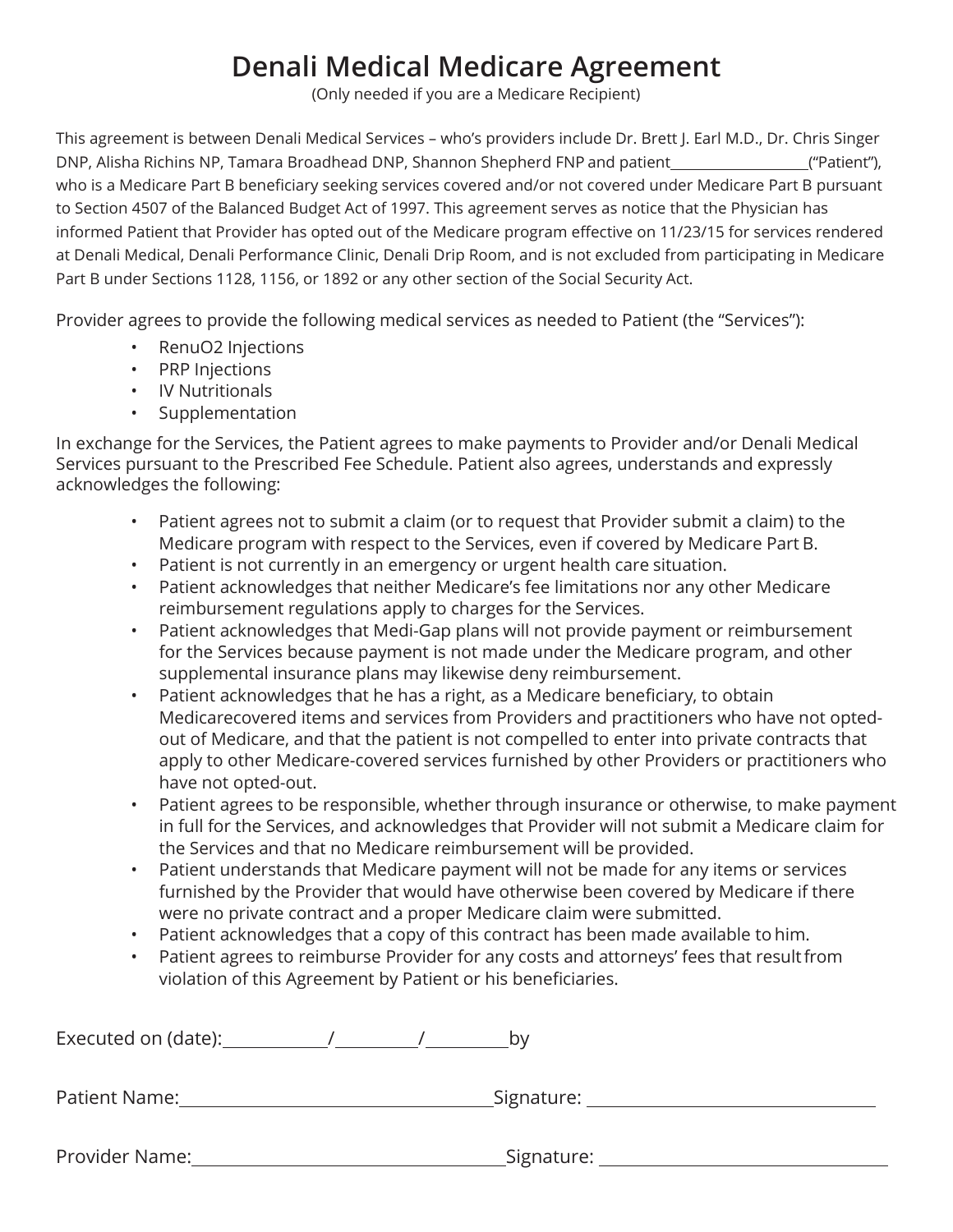### **Medications**

| <b>Medication Name</b> | <b>Dose</b> | Frequency | Date Started | <b>Comment/Reason</b> |
|------------------------|-------------|-----------|--------------|-----------------------|
|                        |             |           |              |                       |
|                        |             |           |              |                       |
|                        |             |           |              |                       |
|                        |             |           |              |                       |
|                        |             |           |              |                       |
|                        |             |           |              |                       |

# **Nutritional Supplements**

| <b>Supplement Name</b> | <b>Dose</b> | <b>Frequency   Date Started  </b> | <b>Comment/Reason</b> |
|------------------------|-------------|-----------------------------------|-----------------------|
|                        |             |                                   |                       |
|                        |             |                                   |                       |
|                        |             |                                   |                       |
|                        |             |                                   |                       |
|                        |             |                                   |                       |
|                        |             |                                   |                       |

### **Allergies**

| <b>Allergic to</b> | <b>Reaction</b> | Date Started | <b>Comment/Reason</b> |
|--------------------|-----------------|--------------|-----------------------|
|                    |                 |              |                       |
|                    |                 |              |                       |
|                    |                 |              |                       |
|                    |                 |              |                       |
|                    |                 |              |                       |
|                    |                 |              |                       |

*\*If you need additional room, please continue on another sheet of paper – maintain the same format*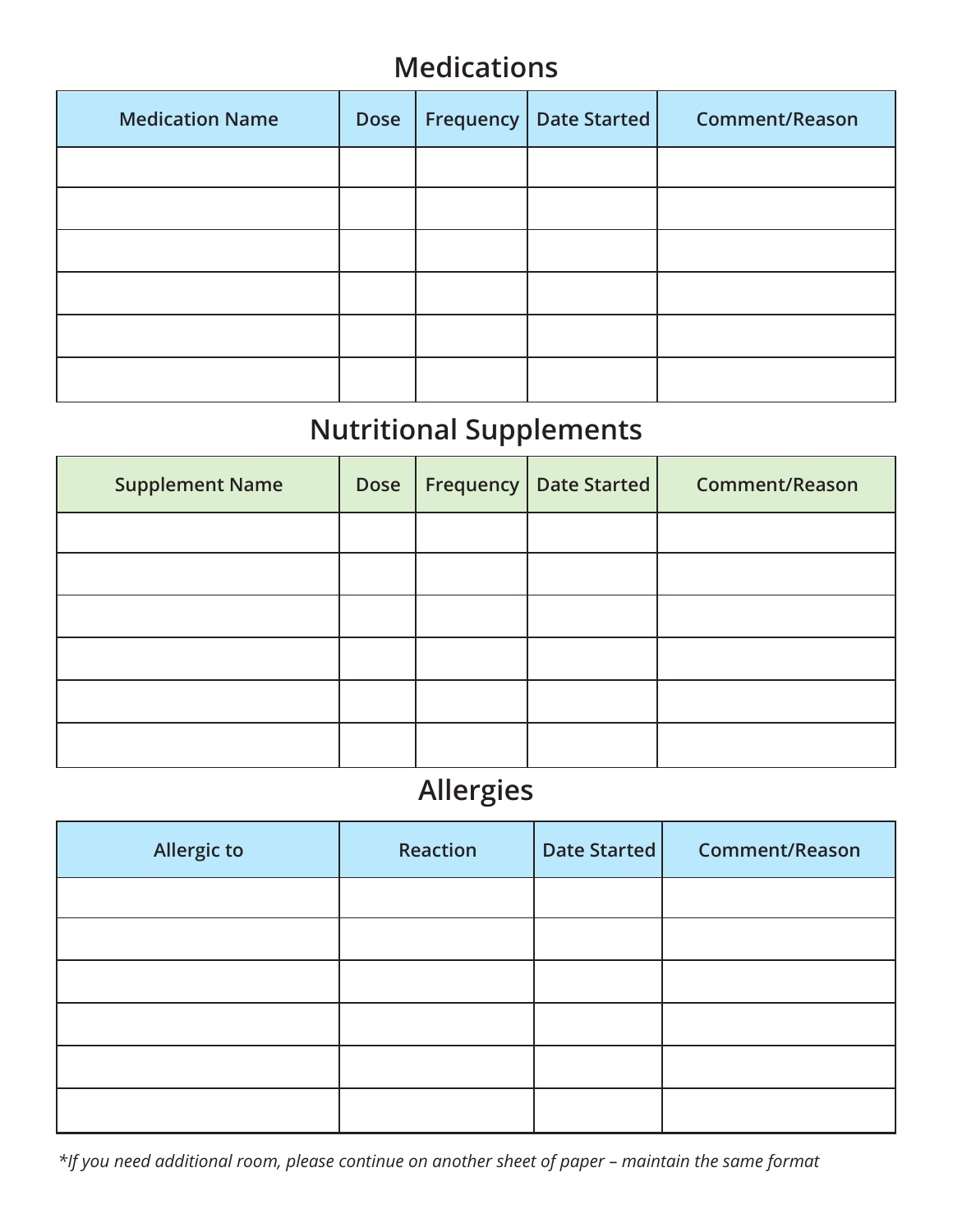## **Pain Assessment**

No

Are you currently in pain? Yes \_\_\_\_\_

| Problem | <b>Injury or Trigger</b><br>for Issue | Onset<br><b>Date</b> | Frequency | <b>Previous</b><br><b>Treatment</b> | <b>Outcome</b> |
|---------|---------------------------------------|----------------------|-----------|-------------------------------------|----------------|
|         |                                       |                      |           |                                     |                |
|         |                                       |                      |           |                                     |                |
|         |                                       |                      |           |                                     |                |
|         |                                       |                      |           |                                     |                |
|         |                                       |                      |           |                                     |                |
|         |                                       |                      |           |                                     |                |

Use the letters provided to mark your area(s) of pain on the illustration.



| When was the last time you felt well? |
|---------------------------------------|
|                                       |
| What seems to trigger your symptoms?  |
|                                       |
| What seems to worsen your symptoms?   |
|                                       |
| What seems to make you feel better?   |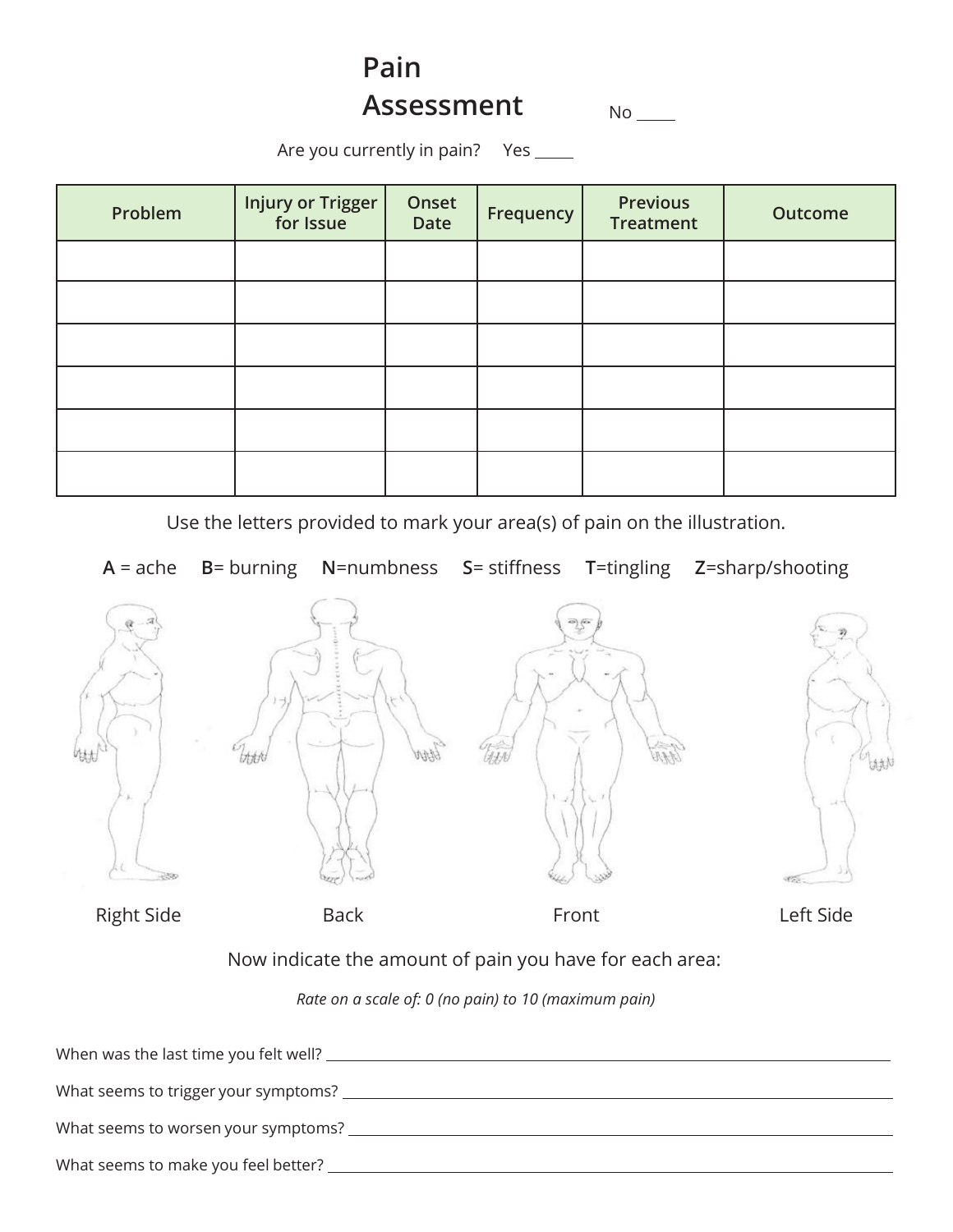## **Past Medical and Surgical History**

*If you mark yes on any of the following, please comment specifics in the note section below*

| <b>Illness</b>                               | <b>When/Onset</b> | <b>Yes</b> | <b>No</b> |
|----------------------------------------------|-------------------|------------|-----------|
| Anemia                                       |                   |            |           |
| Arthritis                                    |                   |            |           |
| Asthma                                       |                   |            |           |
| <b>Bronchitis</b>                            |                   |            |           |
| Cancer                                       |                   |            |           |
| Chicken Pox                                  |                   |            |           |
| Chronic Fatigue Syndrome                     |                   |            |           |
| Crohn's Disease or Ulcerative Colitis        |                   |            |           |
| <b>Diabetes</b>                              |                   |            |           |
| Emphysema                                    |                   |            |           |
| Epilepsy, Convulsions or Seizures            |                   |            |           |
| Gallstones                                   |                   |            |           |
| <b>German Measles</b>                        |                   |            |           |
| Gout                                         |                   |            |           |
| Heart Attack, Angina                         |                   |            |           |
| <b>Heart Failure</b>                         |                   |            |           |
| Hepatitis                                    |                   |            |           |
| Herpes Lesions/Shingles                      |                   |            |           |
| High Blood Fats (cholesterol, triglycerides) |                   |            |           |
| High Blood Pressure (hypertension)           |                   |            |           |
| Irritable Bowel (chronic diarrhea)           |                   |            |           |
| Kidney Stones                                |                   |            |           |
| Measles                                      |                   |            |           |
| Mononucleosis                                |                   |            |           |
| <b>Mumps</b>                                 |                   |            |           |
| Pneumonia                                    |                   |            |           |
| <b>Rheumatic Fever</b>                       |                   |            |           |
| Sinusitis                                    |                   |            |           |
| Sleep Apnea                                  |                   |            |           |
| Stroke                                       |                   |            |           |
| <b>Thyroid Disease</b>                       |                   |            |           |
| Whooping Cough                               |                   |            |           |
| Other (describe)                             |                   |            |           |
| Other (describe)                             |                   |            |           |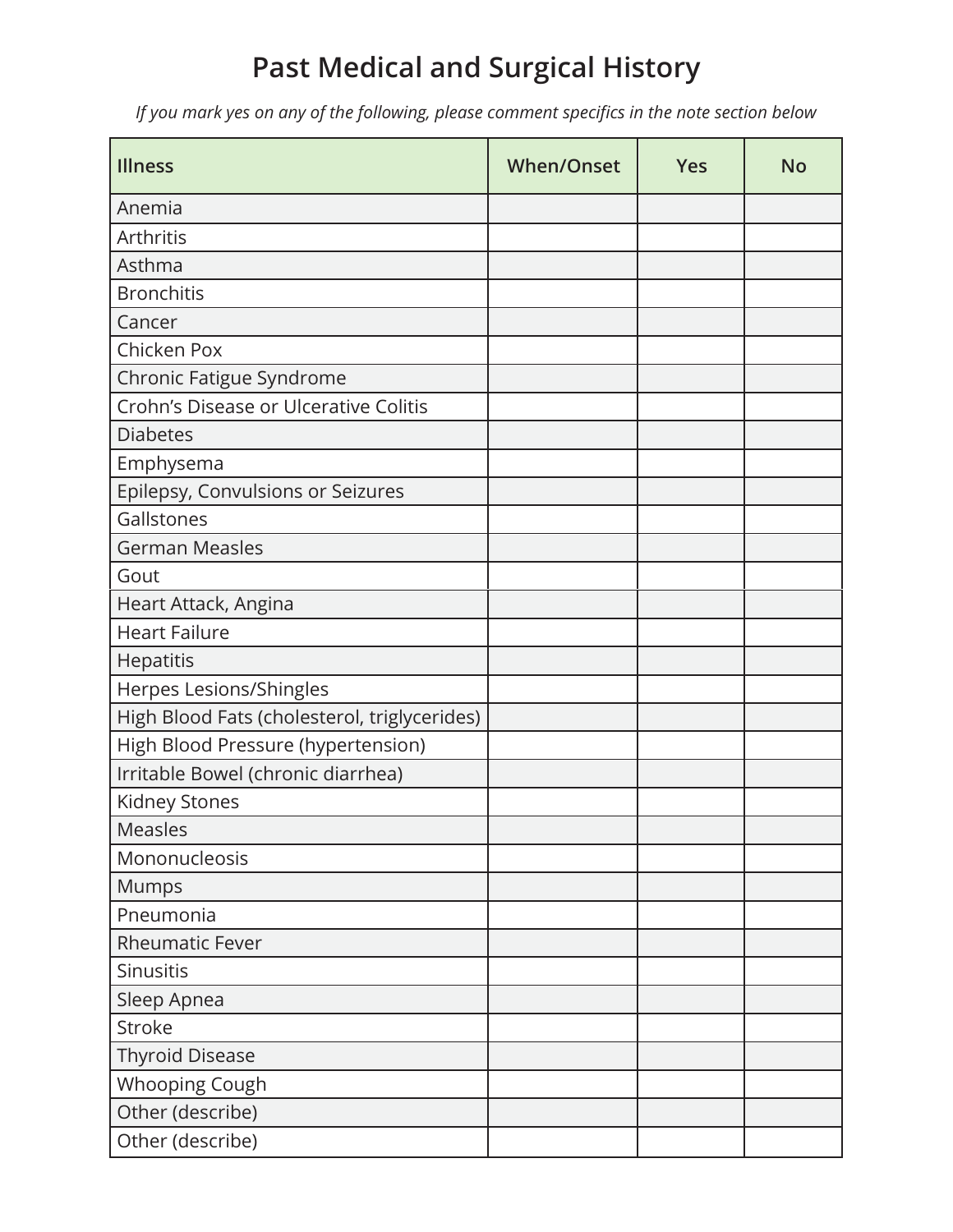| Injury                            | <b>When/Onset</b> | <b>Yes</b> | <b>No</b> |
|-----------------------------------|-------------------|------------|-----------|
| Back Injury                       |                   |            |           |
| Broken Bones/Fractures (describe) |                   |            |           |
| Head Injury                       |                   |            |           |
| Neck Injury                       |                   |            |           |
| Other (describe)                  |                   |            |           |
| Other (describe)                  |                   |            |           |
| <b>Diagnostic Studies</b>         |                   |            |           |
| <b>Bone Density Test</b>          |                   |            |           |
| <b>Bone Scan</b>                  |                   |            |           |
| Carotid Artery Ultrasound         |                   |            |           |
| CAT Scan (please indicate type)   |                   |            |           |
| Colonoscopy                       |                   |            |           |
| <b>EKG</b>                        |                   |            |           |
| Liver Scan                        |                   |            |           |
| Mammogram                         |                   |            |           |
| Neck X-Ray                        |                   |            |           |
| <b>MRI</b>                        |                   |            |           |
| X-Ray (please indicate type)      |                   |            |           |
| Other (describe)                  |                   |            |           |
| Other (describe)                  |                   |            |           |
| <b>Surgeries</b>                  |                   |            |           |
| Appendectomy                      |                   |            |           |
| <b>Dental Surgery</b>             |                   |            |           |
| <b>Gall Bladder</b>               |                   |            |           |
| Hernia                            |                   |            |           |
| Hysterectomy                      |                   |            |           |
| Tonsillectomy                     |                   |            |           |

| <b>Hospitalizations</b> | When | Reason |
|-------------------------|------|--------|
|                         |      |        |
|                         |      |        |

Notes/Comments: